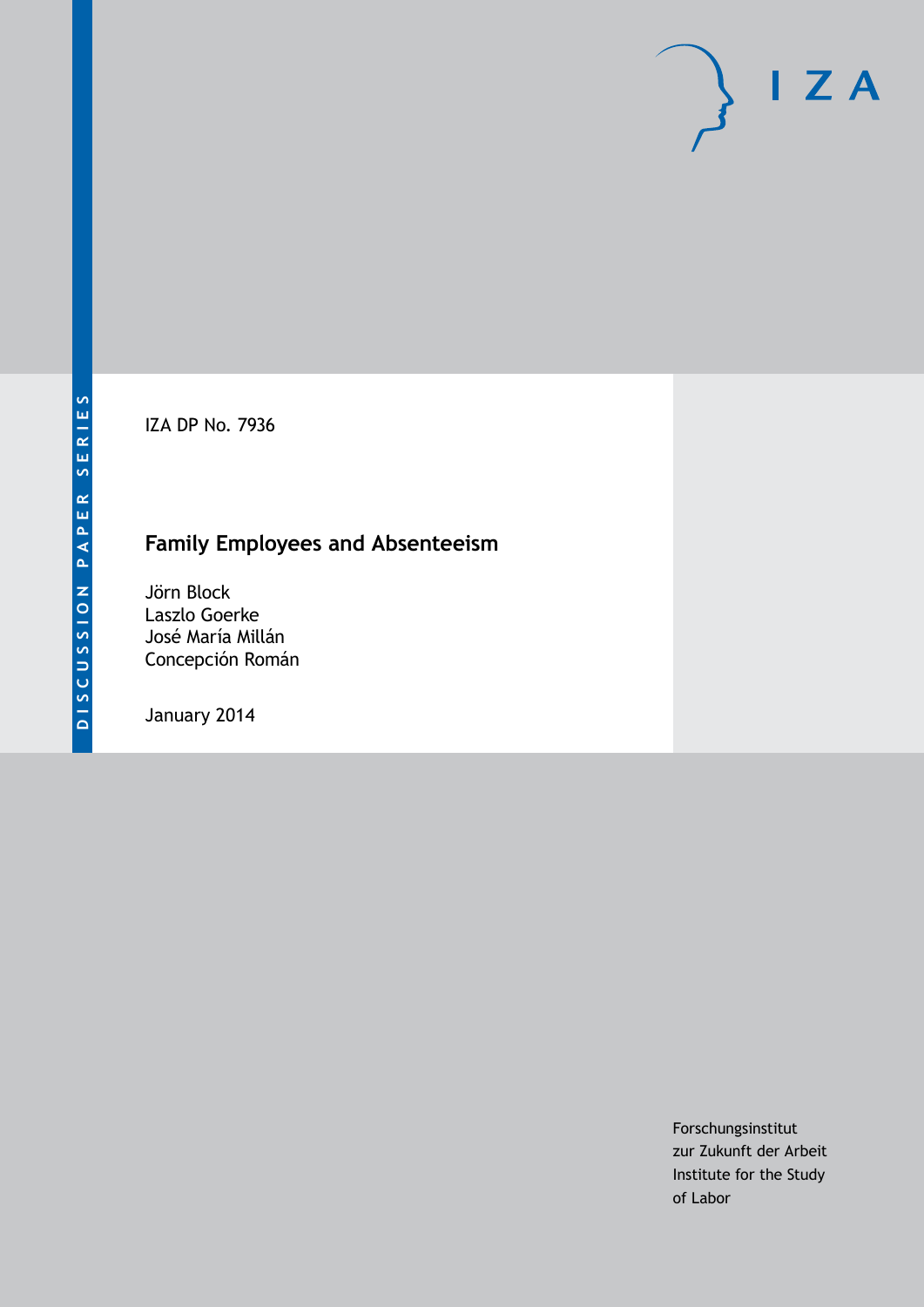# **Family Employees and Absenteeism**

### **Jörn Block**

*University of Trier and ERIM, Erasmus University Rotterdam*

### **Laszlo Goerke**

*IAAEU, University of Trier, IZA and CESifo*

### **José María Millán**

*Universidad de Huelva*

### **Concepción Román**

*Universidad de Huelva*

Discussion Paper No. 7936 January 2014

IZA

P.O. Box 7240 53072 Bonn **Germany** 

Phone: +49-228-3894-0 Fax: +49-228-3894-180 E-mail: [iza@iza.org](mailto:iza@iza.org)

Any opinions expressed here are those of the author(s) and not those of IZA. Research published in this series may include views on policy, but the institute itself takes no institutional policy positions. The IZA research network is committed to the IZA Guiding Principles of Research Integrity.

The Institute for the Study of Labor (IZA) in Bonn is a local and virtual international research center and a place of communication between science, politics and business. IZA is an independent nonprofit organization supported by Deutsche Post Foundation. The center is associated with the University of Bonn and offers a stimulating research environment through its international network, workshops and conferences, data service, project support, research visits and doctoral program. IZA engages in (i) original and internationally competitive research in all fields of labor economics, (ii) development of policy concepts, and (iii) dissemination of research results and concepts to the interested public.

<span id="page-1-0"></span>IZA Discussion Papers often represent preliminary work and are circulated to encourage discussion. Citation of such a paper should account for its provisional character. A revised version may be available directly from the author.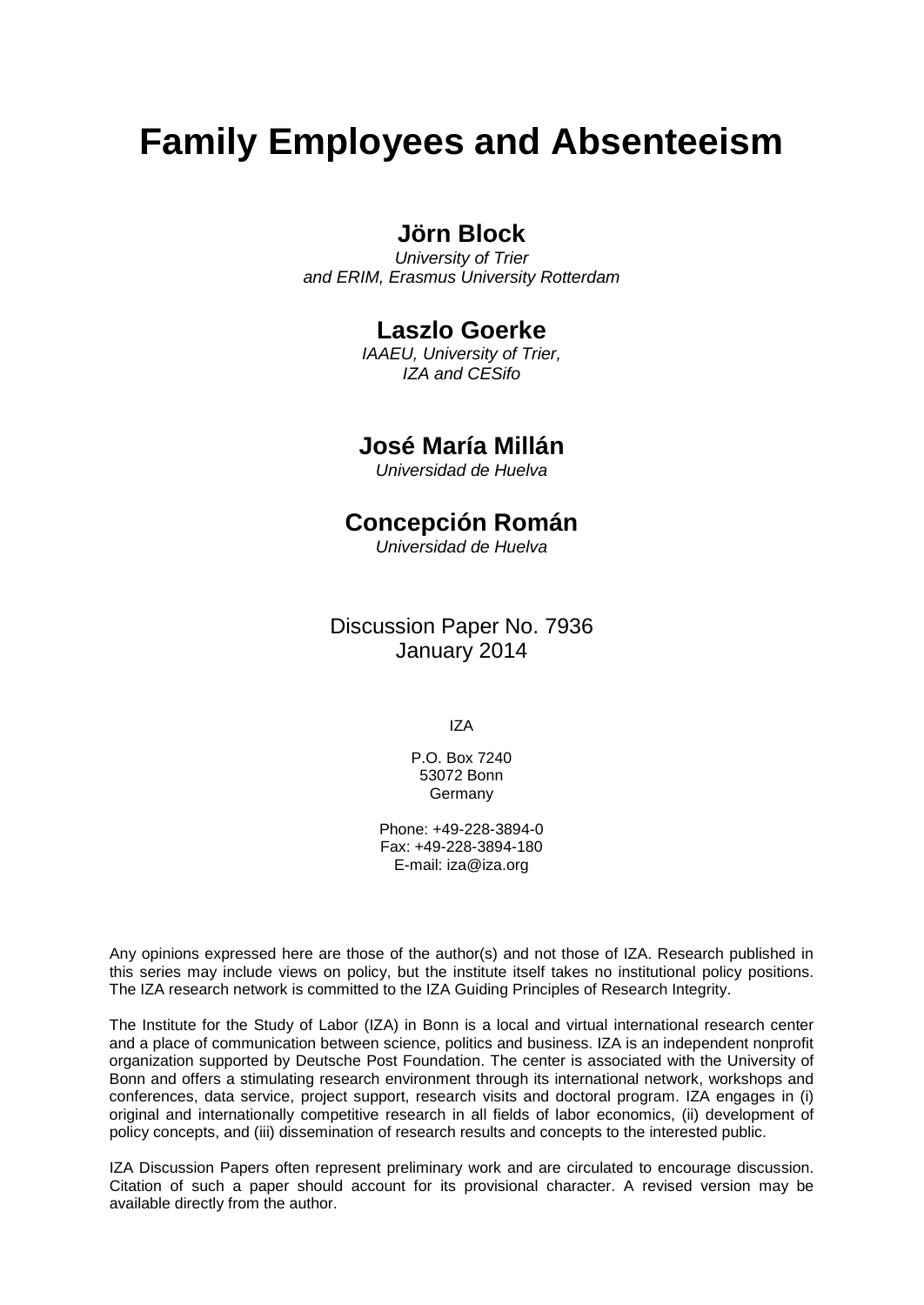IZA Discussion Paper No. 7936 January 2014

# **ABSTRACT**

## **Family Employees and Absenteeism[\\*](#page-1-0)**

Work effort varies greatly across employees, as evidenced by substantial differences in absence rates. Moreover, absenteeism causes sizeable output losses. Using data from the European Community Household Panel (ECHP), this paper investigates absence behavior of family employees, i.e. workers who are employed in enterprises owned by a relative. Our estimates indicate that being a family employee instead of a regular employee in the private sector significantly reduces both the probability and duration of absence to a substantial degree.

JEL Classification: I10, J22, M50

Keywords: absenteeism, family employees, European Community Household Panel, work effort

Corresponding author:

Laszlo Goerke Institute for Labour Law and Industrial Relations in the European Union (IAAEU) University of Trier Campus II 54286 Trier Germany E-mail: [goerke@iaaeu.de](mailto:goerke@iaaeu.de)

All authors contributed equally to the manuscript. We are grateful for helpful comments by an anonymous referee and by Daniel Arnold, Adrian Chadi, Mario Mechtel, Vanessa Mertins, and Markus Pannenberg as well as participants of the IAAEU workshop on absenteeism and presenteeism in Trier on an earlier version of this paper.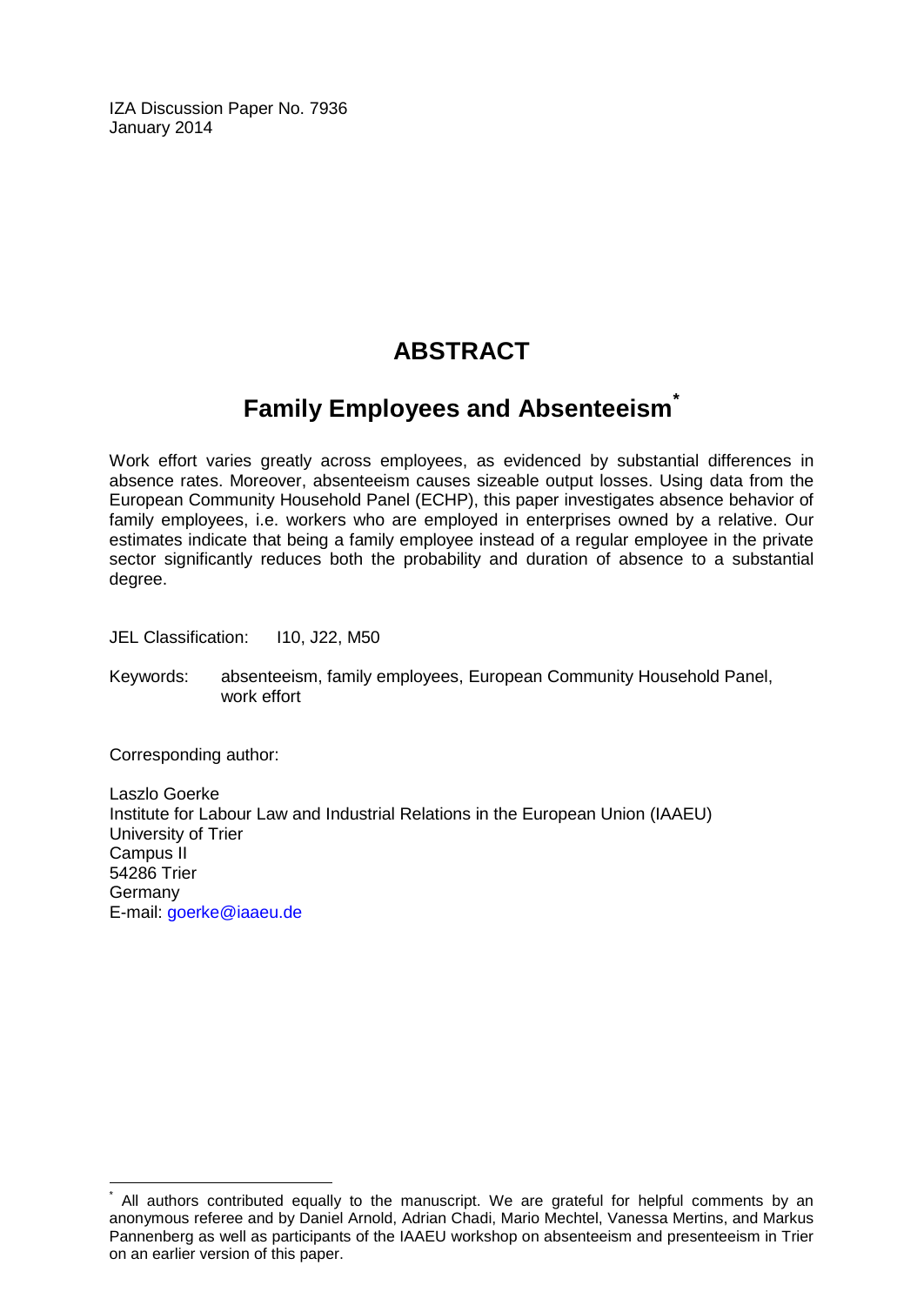#### **1. Introduction**

Family firms are important, not only quantitatively but also as engines of innovation and growth and because of their pronounced long-term perspective (Bertrand and Schoar, 2006; Block, 2010). Recently, also policy-makers have increasingly paid attention to them. The European Commission, for example, has launched several initiatives promoting family firms (e.g., European Commission, 2009). Despite their economic significance, little is known about employment relations in family firms, with two studies for France focusing on wages, dismissal rates and hirings as important exceptions (Sraer and Thesmar, 2007; Bassanini et al., 2013). This lack of knowledge is particularly pronounced with respect to one important subgroup of employees, namely family employees, that is, relatives of a firm's owner, which constitute a large share of employees especially in smaller family firms. There is, for example, no systematic knowledge about the work performance of family employees.

Theoretically, the effect of being a family employee on work effort is ambiguous. On the one hand, the principal, i.e. the firm's owner, will be able to monitor the agent, that is, the relative working in the firm, more closely. Furthermore, it may be possible that family employees will inherit the business and benefit from the future development of the firm. These arguments suggest that family employees will provide higher effort than regular private sector employees. On the other hand, it may be more difficult for the principal to impose sanctions if the agent is a relative (Morck et al., 2005; Schulze et al., 2001). This implies that family employees exhibit lower work effort. Accordingly, the net effect of being a family employee is an empirical issue.

In the present paper, we follow the lead by, for example, Riphahn (2004), Ichino and Riphahn (2005), and Cornelißen et al. (2011), and view absence from work as an indicator of work effort. We enquire whether absence behavior of family employees differs from that of comparable employees who work in firms not owned by relatives. Using data from the European Community Household Panel (ECHP), we find that family employees are absent less often and for shorter durations than comparable regular private sector employees. In particular, the probability of being absent (average number of absence days) within a four-week period amounts to 13% (0.9 days) for the entire sample, while family employees exhibit 40% - 50% less absenteeism. These descriptive findings are confirmed when accounting for observable differences in characteristics both in a pooled sample and employing the panel structure of our data. Therefore, principal-agent, or more generally, incentive problems within an employment relationship among family members appear to be less pronounced than in the context of a regular private sector contract.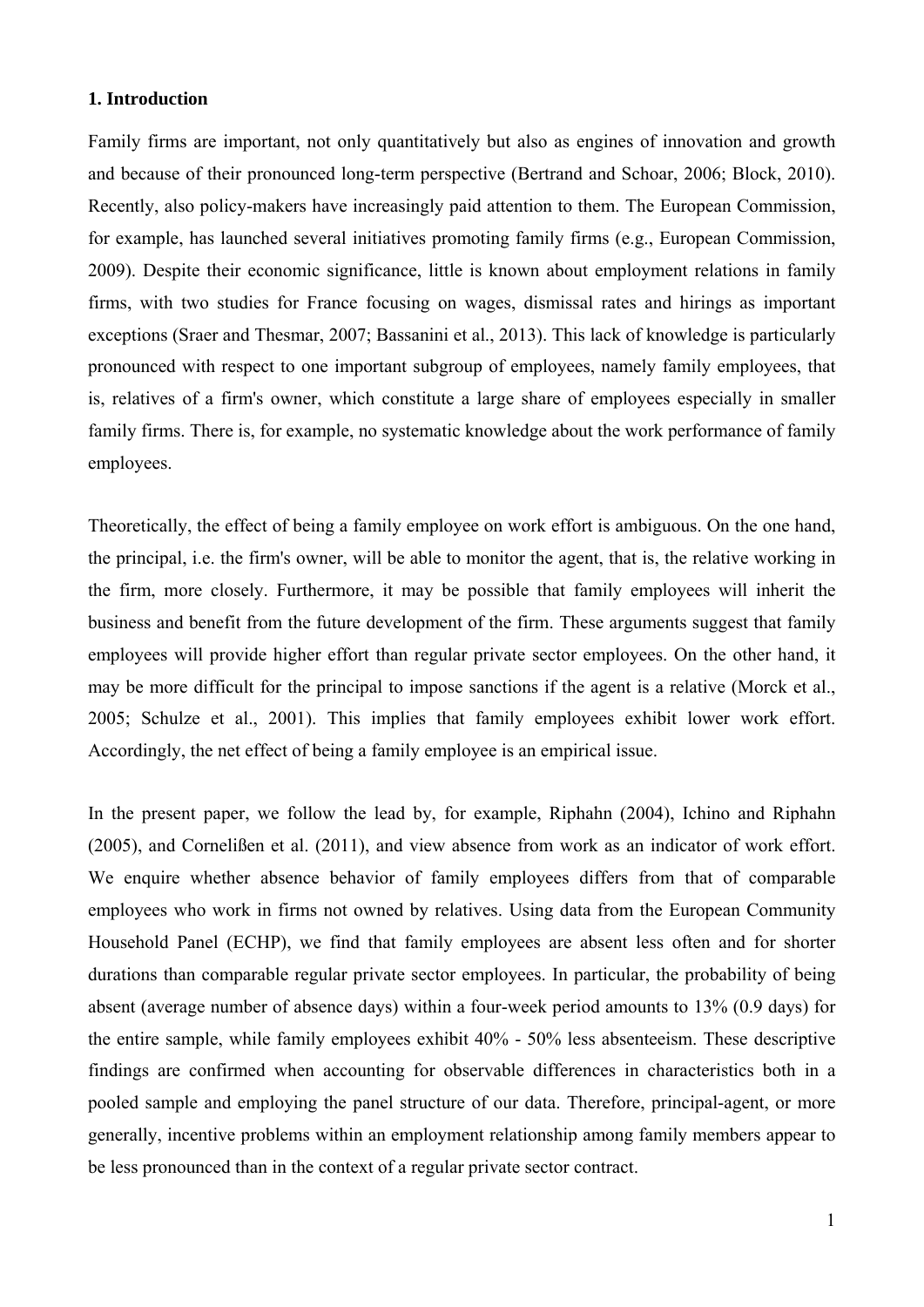In the remainder of the paper, we describe the data in Section 2, present our results in Section 3, and discuss the findings in Section 4.

#### **2. Data and variables**

The European Community Household Panel (ECHP) dataset (Peracchi, 2002) is a standardised, representative annual household survey which has been conducted in the 15 countries belonging to the European Union in 1995.<sup>1</sup> It covers the years 1994 to 2001. To construct our estimation sample, we select 18- to 65-year-old private sector employees who work full time, that is, more than 30 hours per week in their primary job. After excluding observations with missing data for any of the variables included in our regressions we are left with an estimation sample comprising 113,051 observations from 36,583 individuals.

The information with respect to absenteeism is derived from the following question (PE038): "Please think of the last 4 working weeks, not counting holiday weeks. How many days were you absent from work because of illness or other reasons?" From this we can construct two dependent variables. The variable *incidence of absence* equals one if the employee reports to have been absent for at least one day during the last four working weeks, and zero otherwise. The variable *duration of absence* counts the number of days the employee has been absent during that period and ranges from 0 to 28. The underlying question is particularly suitable for an analysis of work effort because it is not restricted to illness-related absence periods.

Our focal independent variable *family employee* equals one if an employee works in the firm of her own family. The variable is constructed from a survey question (PE013) about the way how the respective employee has entered her present job: (I) applied to the employer directly; (II) posted or replied to advertisements in newspapers, TV, or radio; (III) used an employment or vocational guidance agency; (IV) used family, friends, or other contacts; or (V) joined a family business. From this list of five alternatives offered to respondents, it is obvious that an individual who chooses option (V) and has not changed the job, works in a firm owned by a relative. We refer to such individuals as *family employees* and to people who selected options (I) to (IV) as regular employees.

Our regressions include control variables that have been used in prior research about the determinants of absenteeism (Frick and Malo, 2008; Livanos and Zangelides, 2013; Ziebarth and

<sup>&</sup>lt;sup>1</sup> The ECHP data are used with the permission of Eurostat (contract ECHP/2006/09, held with the Universidad de Huelva). Because of missing variables, Sweden was excluded from our analysis.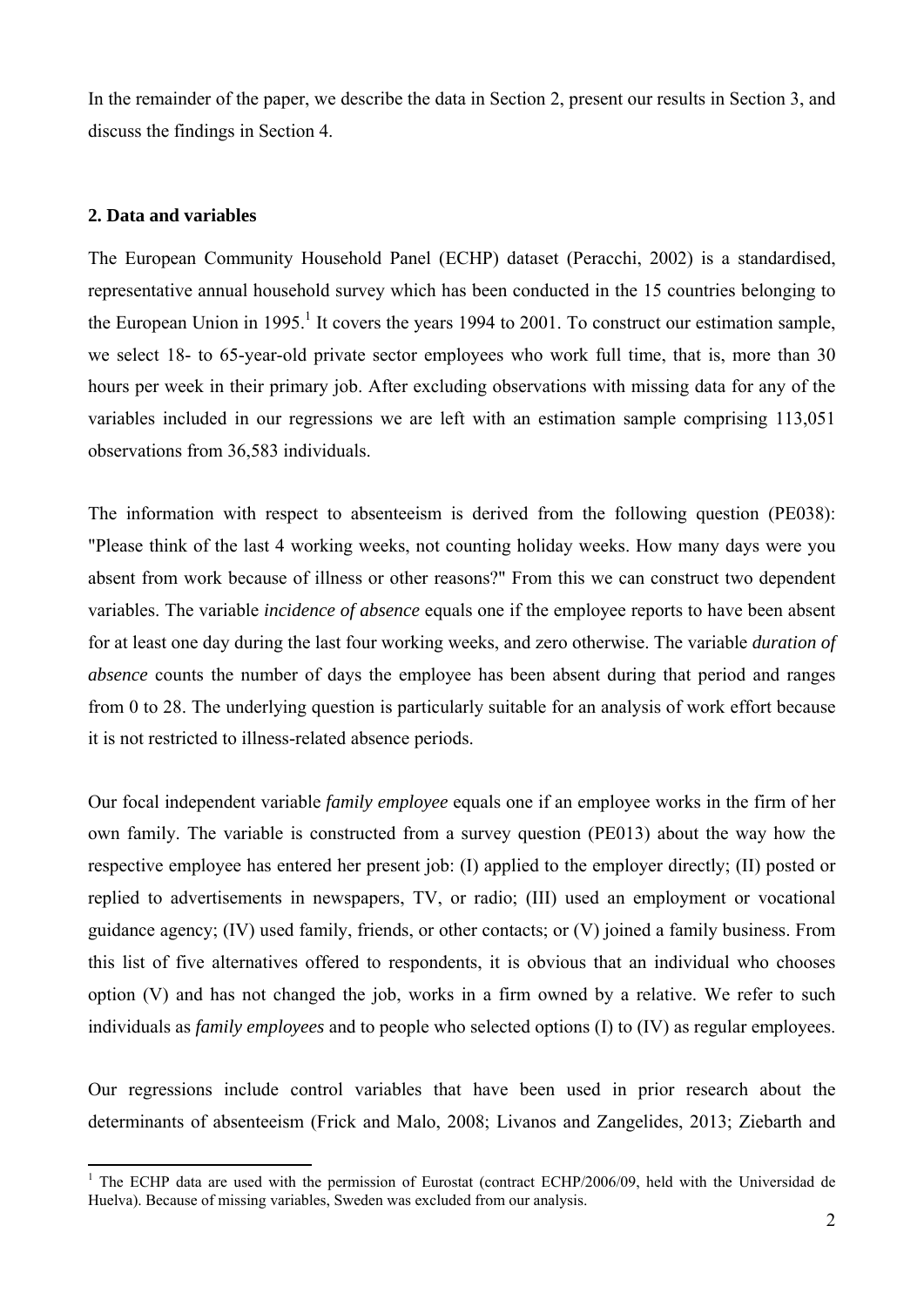Karlsson, 2010), such as gender, age, health status, education, income, information about working time, job tenure, firm-size dummies, sector information, and country dummies. For a complete list of covariates and descriptive statistics, see Table 1. Table A1 in the appendix shows our variable definitions.

#### Table 1 here

#### **3. Results**

About 2% of the individuals in our dataset are family employees. Table 1 indicates, inter alia, that they are more often male, have more children and a higher non-labor income than regular private sector employees. Moreover, they are somewhat healthier, better educated, work longer hours, and have shorter tenure. Finally, family employees are less likely to work in the industrial sector and in large firms.

Table 2 contains descriptive information with respect to absenteeism. The mean (unconditional) duration of absence is lower for family employees than for regular employees (0.44 vs. 0.92 days,  $p < 0.01$ ). The incidence rate is also lower (8% vs. 13%,  $p < 0.01$ ). Since 0.92 days translate into an absence rate of about 4.5%, assuming a five-day work week, and because the data includes absence due to reasons other than illness, our measure is somewhat higher than numbers reported in other cross-country studies. They focus either on illness-related absence (Barmby et al., 2002; Livanos and Zangelides, 2013) or on health problems which are unrelated to work (Frick and Malo, 2008).

#### Table 2 here

Table 3 contains the results from various multivariate regressions. Model I estimates an OLS regression with duration of absence as dependent variable. We find that family employees have a lower duration of absence compared to regular employees (estimated coefficient effect is almost  $-0.3$ ,  $p < 0.01$ ). Since the raw difference in the duration of absence observed between family and regular employees is 0.48 days (see Table 2), more than 60% of this difference (0.3/0.48) is actually associated with being a family employee or not.

Model II estimates a logistic regression using incidence of absence as dependent variable. The regression shows a negative effect of the variable *family employee* (odds ratio  $0.715$ ,  $p < 0.01$ ). Therefore, being a family employee also reduces the probability of being absent by a sizeable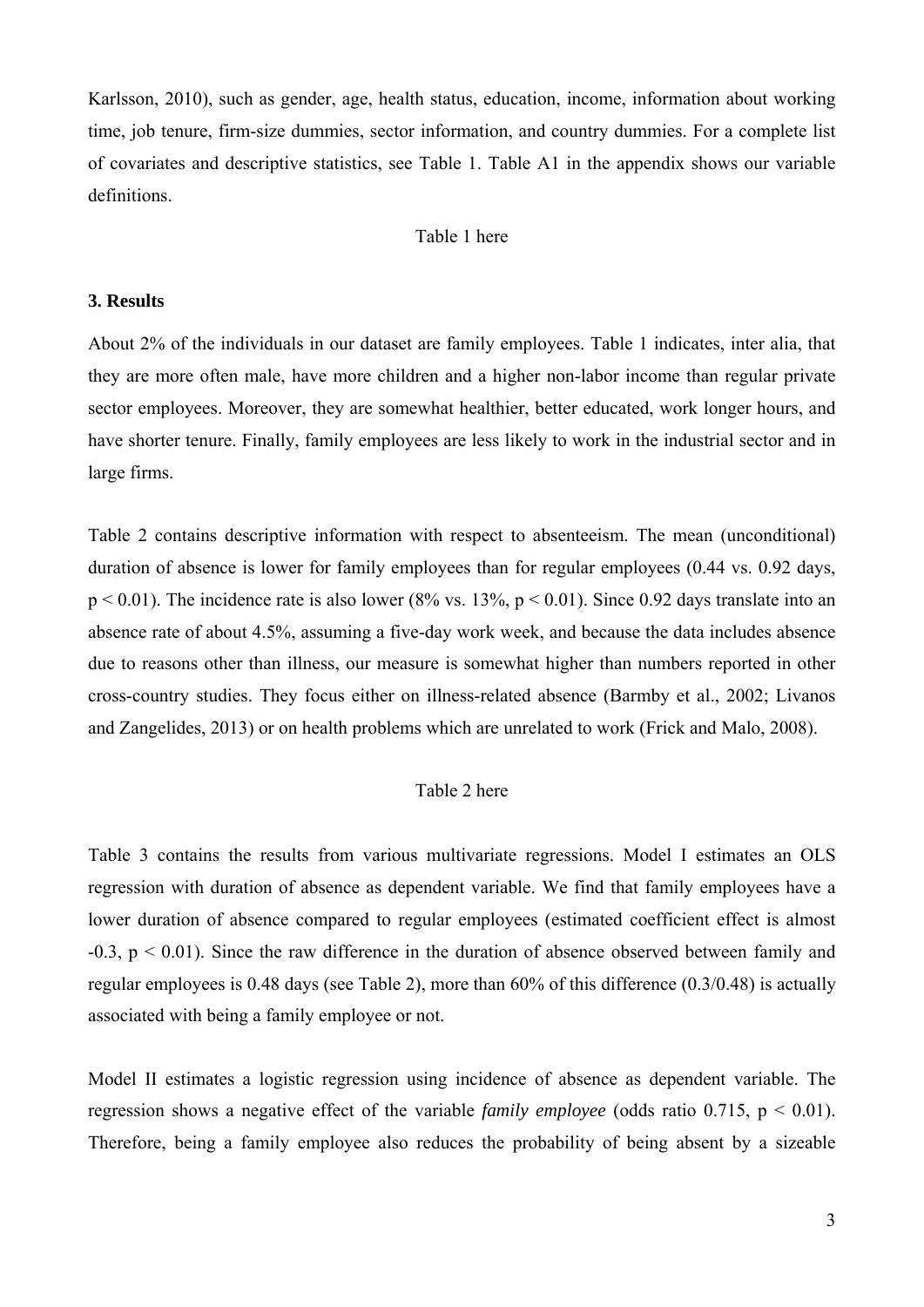amount. The effect is, for example, greater than the impact due to having tertiary education (odds ratio 0.871).

Since family and regular employees may differ in time-invariant, unobservable characteristics which affect absence behavior, we next present the findings from fixed-effects estimations. The coefficient of interest is identified by those individuals who change their employment status at least once from being a family employee to having a regular, full-time private sector job, or vice versa. In Models III and IV the estimated coefficients of the variable *family employee* are significant (at the 10% level). Comparing the magnitudes of the estimated coefficients in Models I and III, on the one hand, and the odds ratios in Models II and IV, on the other hand, clarifies that controlling for timeinvariant characteristics does not take away but rather increases the effect of being a family employee on absenteeism.

Finally, to cater for the fact that the incidence of absence is about 13%, we also use a zero inflated negative binomial (ZINB) regression (Model V). The estimated coefficients of the variable *family employee* are negative and statistically significant both in the inflate equation (coefficient is 0.51, p  $\leq$  0.01) and in the duration equation (coefficient is -0.22, p  $\leq$  0.10). These findings confirm the impression derived from Table 2, namely that being a family employee reduces both the incidence and duration of absence.

#### Table 3 here

There is evidence that the remuneration structure of family employees differs from that of regular employees. Our data, for example, indicates that t family employees have higher capital and property incomes (see Table 1) and Block et al. (in press) show that wages of family employees are lower. A resulting mediation effect could bias the estimated coefficient of the variable *family employee*. Therefore, we re-estimated the models depicted in Table 3, excluding the variable *log (monthly wage)*. This alters neither the magnitudes nor the significance levels of the estimated coefficients of the variable *family employee*. 2 Therefore, we are confident that differences in the pay structure of family versus regular employees do not affect our conclusions.

<sup>&</sup>lt;sup>2</sup> To consider the impact of non-wage income, we dropped all observations with positive capital and property income from the estimation sample, decreasing its size by about 40%. The coefficients for the variables of interest are virtually the same as those depicted in Table 3, although they are estimated somewhat less precisely. We are grateful to the anonymous referee for suggesting the robustness checks.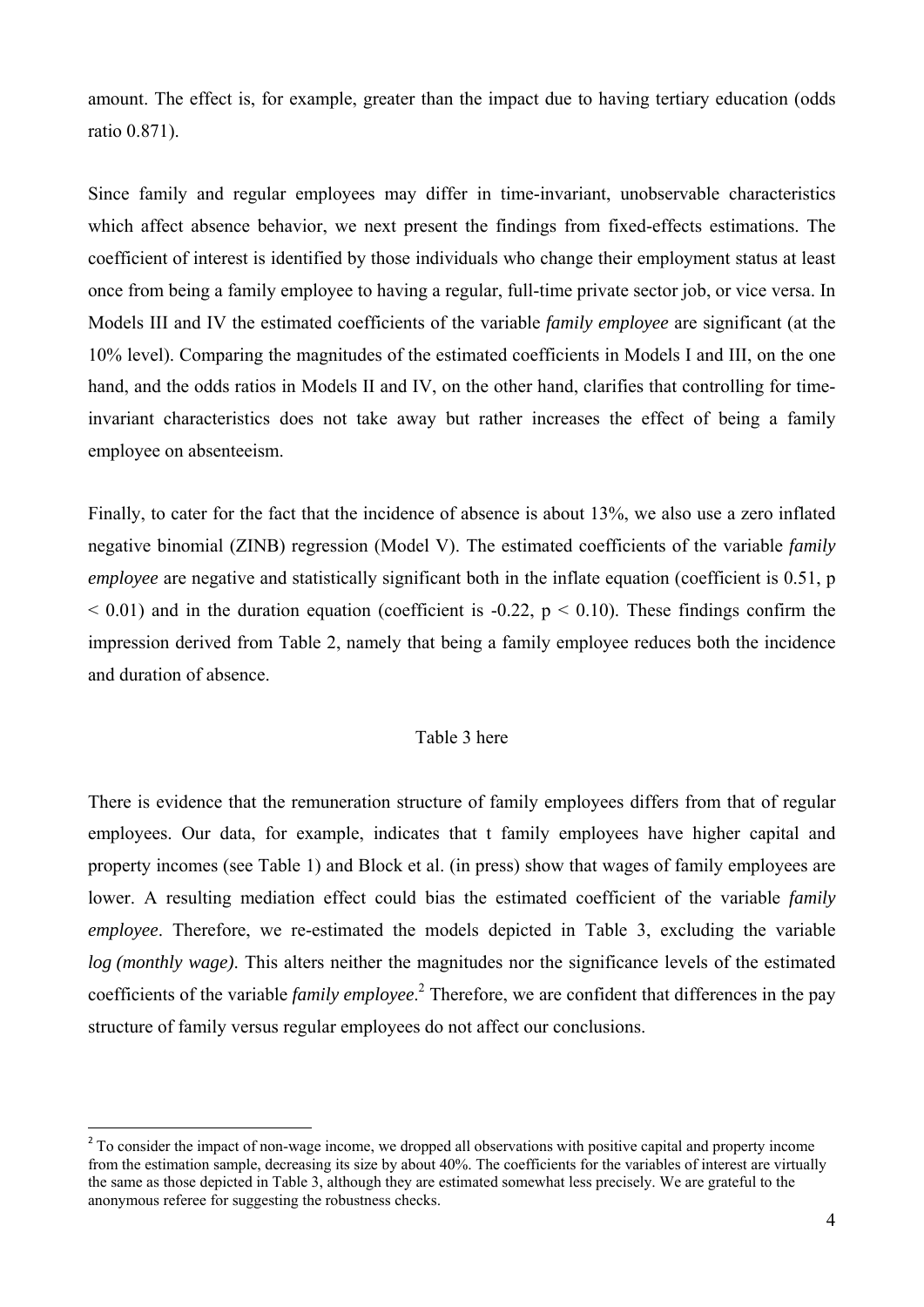#### **4. Conclusion**

Our results show that family employees have a substantially lower likelihood of absenteeism and a lower duration of absence than regular employees in the private sector. The quantitative impact is substantial and our fixed-effects estimates support a causal interpretation of the impact of being a family employee.

Hence, our study contributes to research about family employees (Block et al., in press) and family firms (Bertrand and Schoar, 2006). In particular, family employees do not seem to be able to exploit the situation of working in their own family's firm to their personal advantage. Accordingly, the feature that it is easier to monitor behavior of family members appears to dominate the aspect that there may be less pronounced possibilities to sanction insufficient work effort by relatives. Our results are also consistent with the view that family employees have a more pronounced interest in the profitability of the business they work in, relative to regular private sector workers, because they may eventually inherit the firm.

In addition, our work contributes to the research on absenteeism. While previous studies have documented systematic differences, for example, between public and private sector employees and blue- and white-collar workers (Frick and Malo, 2008; Livanos and Zangelides, 2013), we have uncovered a further distinction. The differential absence behavior of family and regular employees suggests that family employees may also respond differently to policy reforms, such as variations in sick pay (Ziebarth and Karlsson, 2010), or to changes in macroeconomic circumstances as, for example, in unemployment (Livanos and Zangelides, 2013).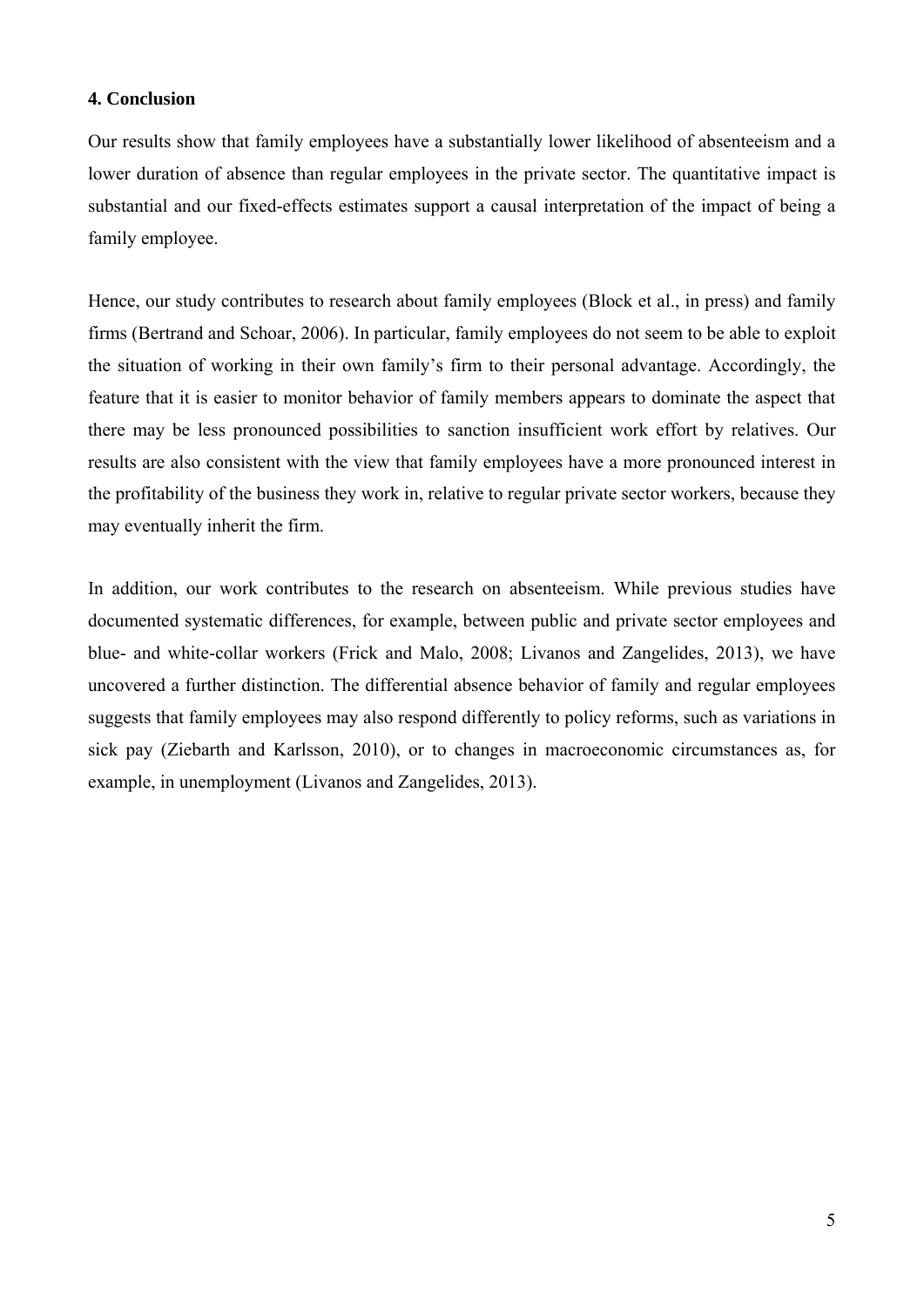#### **5. References**

Barmby, T., Ercolani, M.G, Treble, J. (2002). Sickness Absence: An International Comparison. *The Economic Journal*, 112 (Issue 480), F315-F331.

Bassanini, A., Breda, T., Caroli, E., Rebérioux, A. (2013). Working in Family Firms: Paid Less But More Secure? Evidence from French Matched Employer-Employee Data. *Industrial and Labor Relations Review*, 66(2), 433-466.

Bertrand, M., Schoar, A. (2006). The Role of Family in Family Firms. *Journal of Economic Perspectives,* 20(2), 73-96.

Block, J. (2010). The impact of family management and family ownership on downsizing: evidence from S&P 500 firms. *Family Business Review*, 23(2), 1-22.

Block, J., Millan, J.M., Roman, C., Zhou, H. (in press). Job Satisfaction and Wages of Family Employees. *Entrepreneurship: Theory and Practice*, DOI: 10.1111/etap.12035.

Cornelißen, T., Himmler, O., König, T. (2011). Perceived Unfairness in CEO Compensation and Work Morale. *Economics Letters*, 110(1), 45-48.

European Commission (2009). Final Report of The Expert Group: Overview of Family Business Relevant Issues: Research, Networks, Policy Measures and Existing Studies. http://ec.europa.eu/enterprise/policies/sme/promoting-entrepreneurship/familybusiness/family\_business\_expert\_group\_report\_en.pdf; accessed April 7, 2013.

Frick, B., Malo, M. A. (2008). Labor Market Institutions and Individual Absenteeism in the European Union: The Relative Importance of Sickness Benefit Systems and Employment Protection Legislation, *Industrial Relations*, 47(4), 505-529.

Ichino, A., Riphahn, R. T. (2005). The Effect of Employment Protection on Worker Effort: Absenteeism During and After Probation. *Journal of the European Economic Association*, 3(1), 120-143.

Livanos, I., Zangelides, A. (2013). Unemployment, Labor Market Flexibility, and Absenteeism: A Pan-European Study. *Industrial Relations*, 52(2), 492-515.

Morck, R., Wolfenzon, D., Yeung, B. (2005). Corporate Governance, Economic Entrenchment, and Growth. *Journal of Economic Literature*, 43(3), 655-720.

Peracchi, F. (2002). The European Community Household Panel: A Review. *Empirical Economics,*  27(1), 63-90.

Riphahn, R. T. (2004). Employment Protection and Effort Among German Employees. *Economics Letters*, 85(3), 353-357.

Schulze, W.S., Lubatkin, M.H., Dino, R.N., Buchholtz, A.K., (2001). Agency Relationships in Family Firms: Theory and Evidence. *Organization Science*, 12(2), 99-116.

Sraer, D., Thesmar, D., (2007), Performance and Behavior of Family Firms: Evidence from the French Stock Market. *Journal of the European Economic Association*, 5(4), 709-751.

Ziebarth, N. R., Karlsson, M. (2010). A Natural Experiment on Sick Pay Cuts, Sickness Absence, and Labor Costs. *Journal of Public Economics*, 94(11-12), 1108-1122.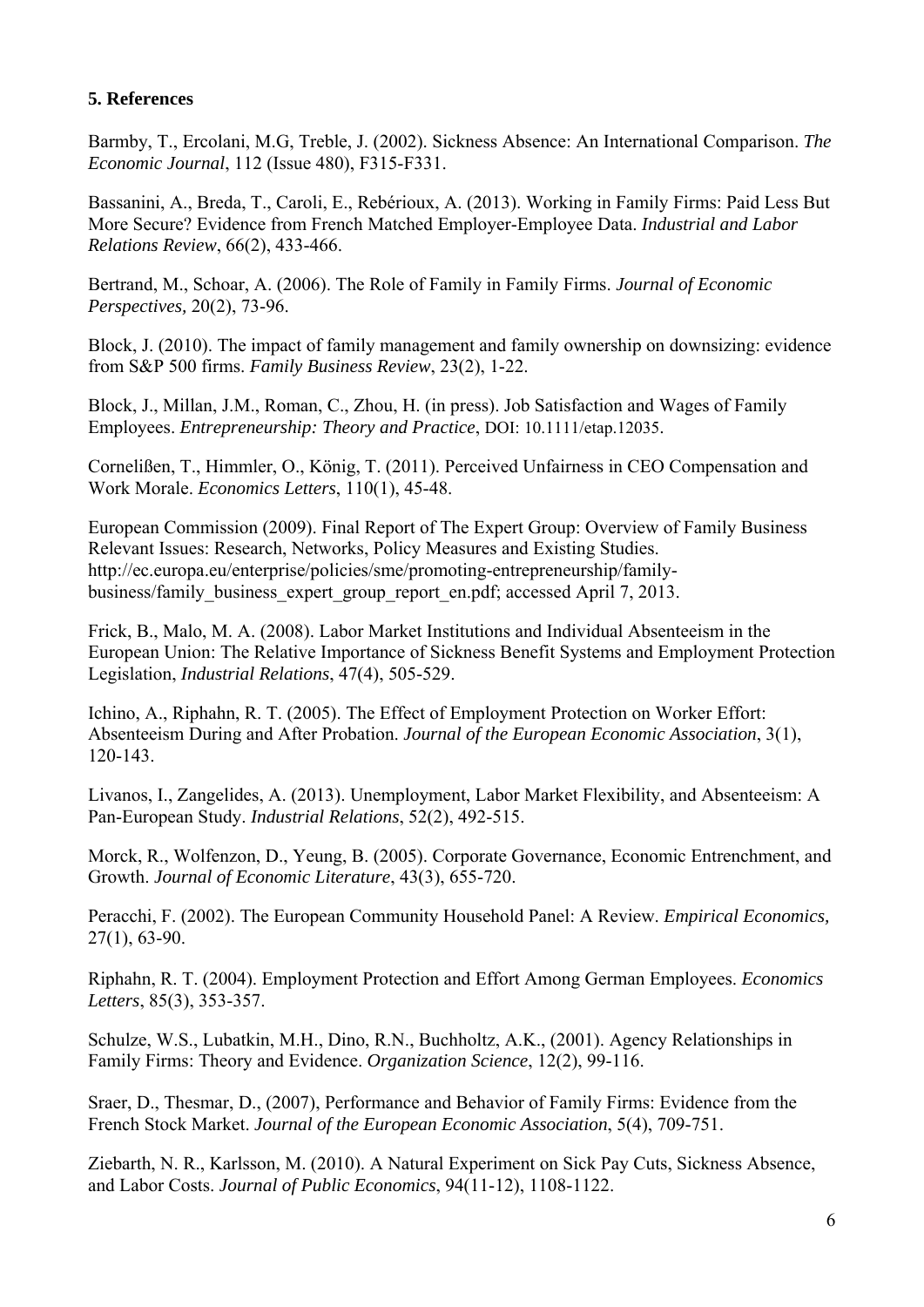### Tables to be inserted in the text

#### **Table 1**. Descriptive statistics

|                                        |             | Regular employees $(N = 110,848)$ |                  |              | Family employees $(N=2,203)$ |           |                  |              |  |  |
|----------------------------------------|-------------|-----------------------------------|------------------|--------------|------------------------------|-----------|------------------|--------------|--|--|
|                                        | <b>Mean</b> | Std. Dev.                         | Min.             | Max.         | Mean                         | Std. Dev. | Min.             | Max.         |  |  |
| Demographic characteristics            |             |                                   |                  |              |                              |           |                  |              |  |  |
| Female                                 | 0.32        |                                   | $\boldsymbol{0}$ | $\mathbf{1}$ | 0.27                         |           | $\boldsymbol{0}$ | 1            |  |  |
| Age                                    | 37.8        | 10.64                             | 18               | 65           | 35.2                         | 9.74      | 18               | 65           |  |  |
| Cohabiting                             | 0.73        |                                   | $\boldsymbol{0}$ | $\mathbf{1}$ | 0.71                         |           | $\mathbf{0}$     | 1            |  |  |
| Number of children under 14            | 0.60        | 0.88                              | $\boldsymbol{0}$ | 10           | 0.76                         | 0.98      | $\boldsymbol{0}$ | 5            |  |  |
| Health status                          | 4.08        | 0.74                              | $\mathbf{1}$     | 5            | 4.22                         | 0.69      | 1                | 5            |  |  |
| Capital and property incomes           | 290         | 1,761                             | $\mathbf{1}$     | 222,017      | 869                          | 3,943     | $\boldsymbol{0}$ | 70,476       |  |  |
| Education                              |             |                                   |                  |              |                              |           |                  |              |  |  |
| <b>Basic</b> education                 | 0.40        |                                   | $\boldsymbol{0}$ | $\mathbf{1}$ | 0.33                         |           | $\boldsymbol{0}$ | 1            |  |  |
| Secondary education                    | 0.42        |                                   | $\boldsymbol{0}$ | 1            | 0.45                         |           | $\boldsymbol{0}$ | 1            |  |  |
| Tertiary education                     | 0.18        |                                   | $\boldsymbol{0}$ | $\mathbf{1}$ | 0.22                         |           | $\boldsymbol{0}$ | $\mathbf{1}$ |  |  |
| Job related aspects                    |             |                                   |                  |              |                              |           |                  |              |  |  |
| Job satisfaction index                 | 4.30        | 0.83                              | $\mathbf{1}$     | 6            | 4.56                         | 0.87      | 1.28             | 6            |  |  |
| Monthly wage                           | 1,162       | 684                               | 6                | 28,628       | 1,165                        | 734       | 14               | 7,283        |  |  |
| Weekly working hours                   | 41.7        | 6.54                              | 30               | 96           | 46.5                         | 10.76     | 30               | 96           |  |  |
| Job tenure                             | 9.76        | 6.70                              | $\mathbf{1}$     | 24           | 7.47                         | 4.47      | 1                | 20           |  |  |
| No supervisory status                  | 0.71        |                                   | $\boldsymbol{0}$ | 1            | 0.55                         |           | $\boldsymbol{0}$ | 1            |  |  |
| Medium-level supervisory role          | 0.16        |                                   | $\boldsymbol{0}$ | 1            | $0.10\,$                     |           | 0                | 1            |  |  |
| High-level supervisory role            | 0.12        |                                   | $\boldsymbol{0}$ | $\mathbf{1}$ | 0.35                         |           | 0                | 1            |  |  |
| Small-sized firm $(1 - 4$ employees)   | 0.39        |                                   | $\boldsymbol{0}$ | 1            | 0.84                         |           | $\boldsymbol{0}$ | 1            |  |  |
| Medium-sized firm $(5 - 19$ employees) | 0.28        |                                   | $\boldsymbol{0}$ | 1            | 0.13                         |           | $\overline{0}$   | 1            |  |  |
| Large-sized firm (> 20 employees)      | 0.34        |                                   | $\boldsymbol{0}$ | 1            | 0.03                         |           | $\boldsymbol{0}$ | 1            |  |  |
| Fringe benefits index                  | 0.92        | 1.12                              | $\boldsymbol{0}$ | 5            | 0.54                         | 0.84      | $\boldsymbol{0}$ | 5            |  |  |
| <b>Business sector dummies</b>         |             |                                   |                  |              |                              |           |                  |              |  |  |
| Agricultural sector                    | 0.02        |                                   | $\boldsymbol{0}$ | 1            | 0.09                         |           | $\boldsymbol{0}$ | 1            |  |  |
| Construction sector                    | 0.10        |                                   | $\boldsymbol{0}$ | 1            | 0.16                         |           | $\boldsymbol{0}$ | $\mathbf{1}$ |  |  |
| Industrial sector                      | 0.37        |                                   | $\boldsymbol{0}$ | 1            | 0.19                         |           | $\boldsymbol{0}$ | $\mathbf{1}$ |  |  |
| Services sector                        | 0.51        |                                   | $\boldsymbol{0}$ | $\mathbf{1}$ | 0.56                         |           | $\boldsymbol{0}$ | 1            |  |  |
| Country dummies                        |             |                                   |                  |              |                              |           |                  |              |  |  |
| Austria                                | $0.08\,$    |                                   | $\boldsymbol{0}$ | 1            | 0.07                         |           | $\boldsymbol{0}$ |              |  |  |
| Belgium                                | 0.07        |                                   | $\boldsymbol{0}$ | $\mathbf{1}$ | 0.02                         |           | $\boldsymbol{0}$ | 1            |  |  |
| Denmark                                | 0.07        |                                   | $\boldsymbol{0}$ | $\mathbf{1}$ | $0.08\,$                     |           | 0                | 1            |  |  |
| Finland                                | 0.05        |                                   | 0                | 1            | 0.09                         |           | $\boldsymbol{0}$ | 1            |  |  |
| France                                 | 0.02        |                                   | 0                | 1            | $0.01\,$                     |           | 0                | 1            |  |  |
| Germany                                | 0.05        |                                   | 0                | 1            | 0.03                         |           | $\boldsymbol{0}$ | 1            |  |  |
| Greece                                 | 0.05        |                                   | $\boldsymbol{0}$ | 1            | $0.05\,$                     |           | $\boldsymbol{0}$ | 1            |  |  |
| Ireland                                | 0.06        |                                   | $\boldsymbol{0}$ | $\mathbf{1}$ | 0.12                         |           | $\boldsymbol{0}$ | 1            |  |  |
| Italy                                  | 0.15        |                                   | $\boldsymbol{0}$ | 1            | 0.14                         |           | 0                | 1            |  |  |
| Luxembourg                             | $0.01\,$    |                                   | $\boldsymbol{0}$ | 1            | $0.01\,$                     |           | 0                | 1            |  |  |
| Netherlands                            | $0.10\,$    |                                   | 0                | $\mathbf{1}$ | 0.09                         |           | 0                | 1            |  |  |
| Portugal                               | 0.15        |                                   | $\boldsymbol{0}$ | $\mathbf{1}$ | 0.12                         |           | 0                | 1            |  |  |
| Spain                                  | 0.12        |                                   | $\boldsymbol{0}$ | $\mathbf{1}$ | 0.16                         |           | $\boldsymbol{0}$ | 1            |  |  |
| United Kingdom                         | 0.02        |                                   | $\boldsymbol{0}$ | 1            | $0.01\,$                     |           | 0                | 1            |  |  |

**Notes**: Data source: ECHP 1994-2001.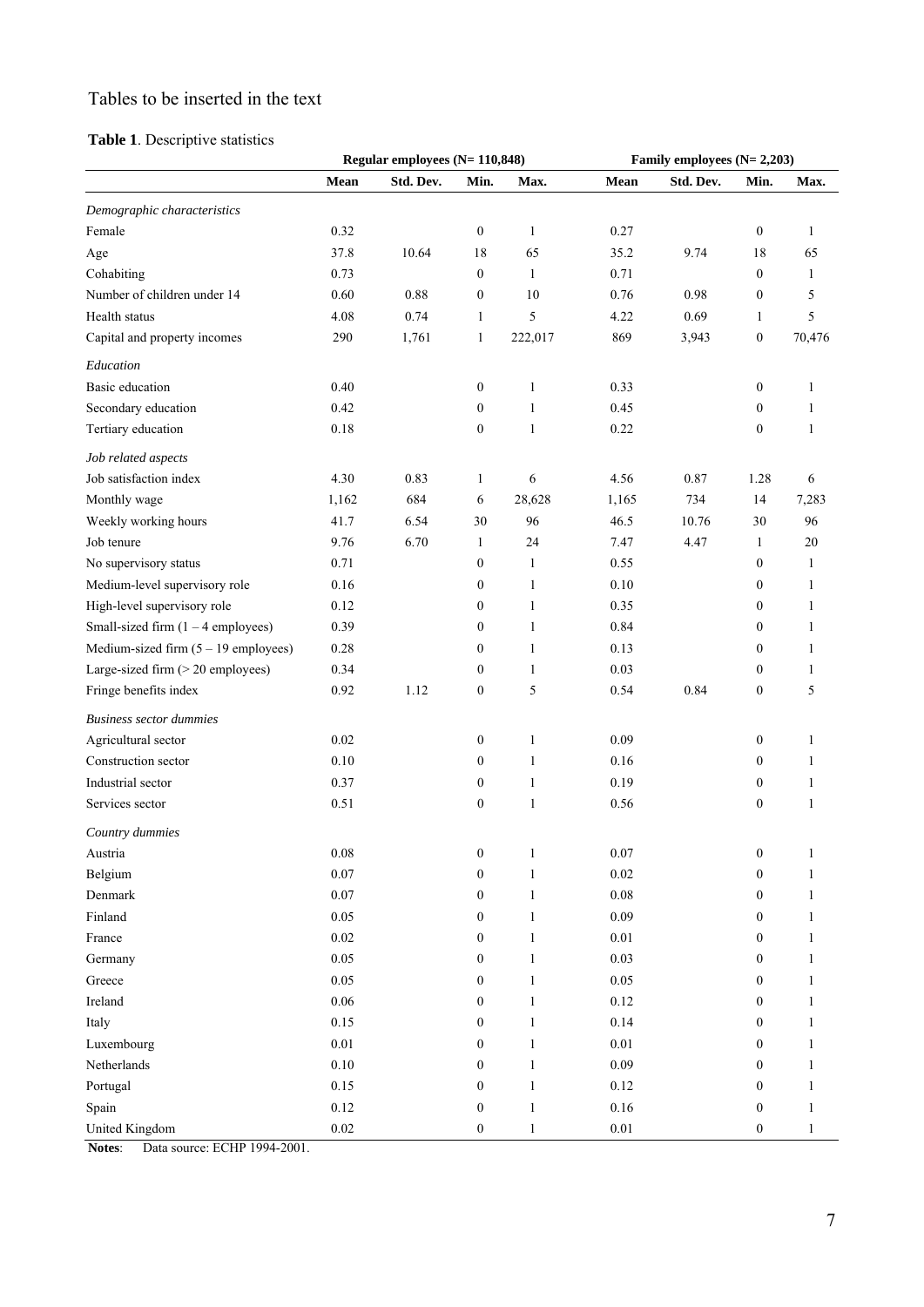#### **Table 2**: Univariate analysis

|                                                                                                                       | <b>Duration of absence</b> | <b>Incidence of absence</b> |                    |                    |                  |      |                    |                  |                  |
|-----------------------------------------------------------------------------------------------------------------------|----------------------------|-----------------------------|--------------------|--------------------|------------------|------|--------------------|------------------|------------------|
|                                                                                                                       | Mean                       | Std. dev.                   | <b>Percentiles</b> |                    |                  | Mean | <b>Percentiles</b> |                  |                  |
|                                                                                                                       |                            |                             | $75^{\rm th}$      | - 90 <sup>th</sup> | 95 <sup>th</sup> |      | $75^{th}$          | 90 <sup>th</sup> | $95^{\text{th}}$ |
| Regular employees $(N=110,848)$                                                                                       | 0.92                       | 3.80                        | $\Omega$           |                    | $\sim$           | 0.13 |                    |                  |                  |
| Family employees $(N=2,203)$                                                                                          | 0.44                       | 2.42                        | $\Omega$           | $\Omega$           |                  | 0.08 | $\theta$           | $\theta$         |                  |
| $\mathbf{r}$ . $\mathbf{r}$ , $\mathbf{r}$ , $\mathbf{r}$ , $\mathbf{r}$ , $\mathbf{r}$ , $\mathbf{r}$ , $\mathbf{r}$ |                            |                             |                    |                    |                  |      |                    |                  |                  |

**Notes**: N=113,051; Data source: ECHP 1994-2001.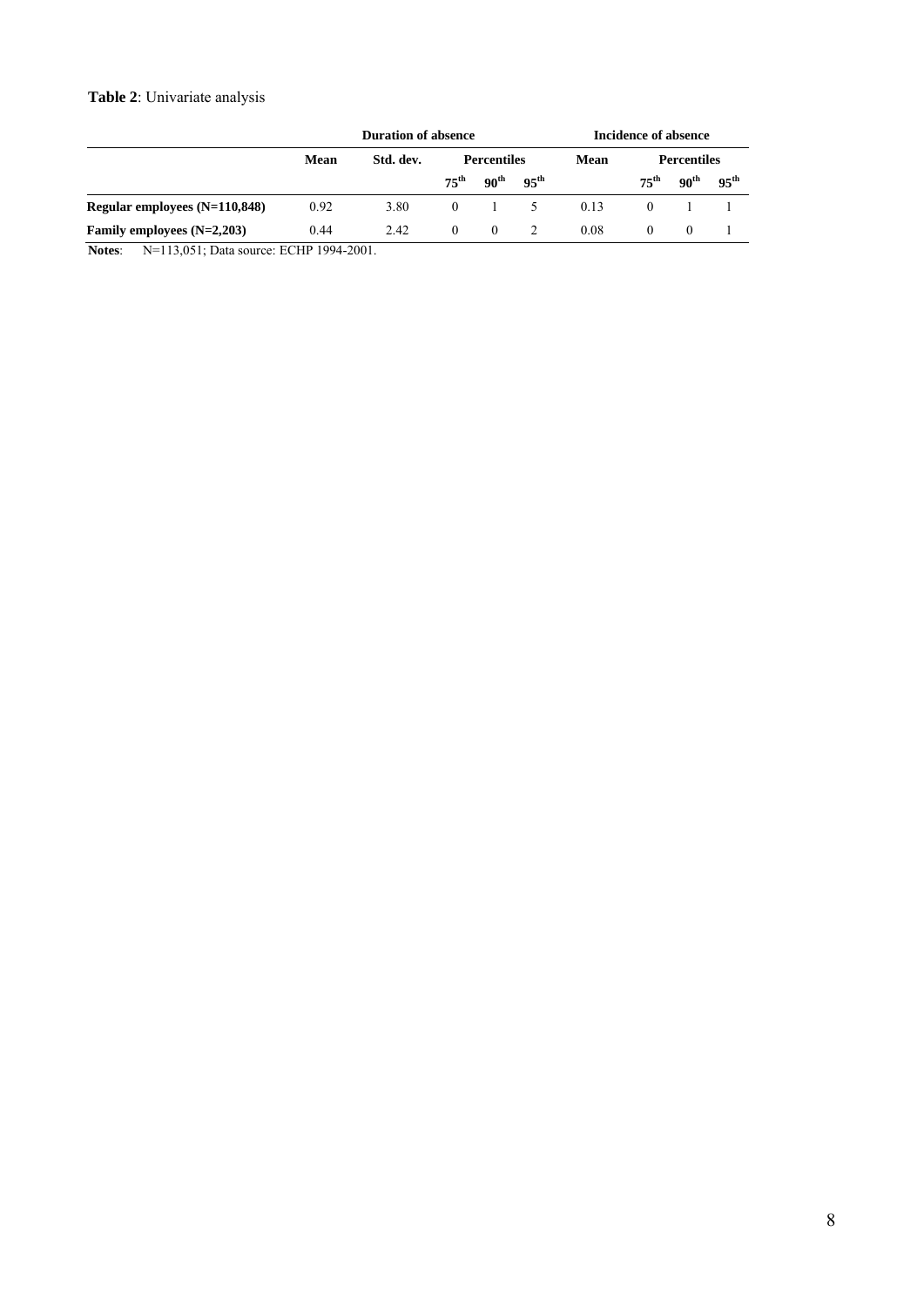#### **Table 3.** Regressions

| Model                                        |          | I: Pooled OLS<br>II: Pooled Logit                                                       |       | <b>III: FE Linear</b> |          | <b>IV: FE Logit</b> |       | V: ZINB     |          |                          |          |                         |
|----------------------------------------------|----------|-----------------------------------------------------------------------------------------|-------|-----------------------|----------|---------------------|-------|-------------|----------|--------------------------|----------|-------------------------|
|                                              |          |                                                                                         |       |                       |          |                     |       |             |          | <b>Duration equation</b> |          | <b>Inflate equation</b> |
| <b>Predicted duration of absence</b>         |          | 0.913                                                                                   |       |                       |          | 0.913               |       |             |          |                          | 0.711    |                         |
| <b>Predicted incidence of absence</b>        |          |                                                                                         |       | 0.109                 |          |                     |       | 0.008       |          |                          |          |                         |
| <b>Independent variables</b>                 | Coeff.   | t-stat.                                                                                 | O.R.  | t-stat.               | Coeff.   | t-stat.             | O.R.  | t-stat.     | Coeff.   | t-stat.                  | Coeff.   | t-stat.                 |
| Focal variable                               |          |                                                                                         |       |                       |          |                     |       |             |          |                          |          |                         |
| Family employee                              | $-0.295$ | $-4.90***$                                                                              | 0.715 | $-3.76$ ***           | $-0.597$ | $-1.90*$            | 0.541 | $-1.79*$    | $-0.222$ | $-1.77*$                 | 0.509    | $4.71***$               |
| Demographic characteristics                  |          |                                                                                         |       |                       |          |                     |       |             |          |                          |          |                         |
| Female                                       | 0.421    | $13.4***$                                                                               | 1.395 | $13.0***$             |          |                     |       |             | 0.312    | $9.83***$                | $-0.266$ | $-9.78$ ***             |
| Age                                          | $-0.111$ | $-11.0***$                                                                              | 0.927 | $-9.60***$            | $-0.141$ | $-4.69***$          | 0.890 | $-3.94$ *** | $-0.061$ | $-6.30$ ***              | 0.063    | $6.88***$               |
| Age squared                                  | 0.001    | $9.87***$                                                                               | 1.001 | $7.25***$             | 0.002    | $5.83***$           | 1.002 | $4.18***$   | 0.001    | $7.06***$                | $-0.000$ | $-4.05$ ***             |
| Cohabiting                                   | 0.259    | $8.21***$                                                                               | 1.190 | $6.16***$             | 0.396    | $5.18***$           | 1.300 | $3.63***$   | 0.213    | $6.21***$                | $-0.137$ | $-4.04$ ***             |
| Number of children under 14                  | 0.126    | $7.79***$                                                                               | 1.092 | $7.15***$             | 0.324    | $9.60***$           | 1.147 | $4.32***$   | 0.081    | $4.87***$                | $-0.071$ | $-4.47$ ***             |
| Health status                                | $-0.968$ | $-32.2$ ***                                                                             | 0.522 | $-42.8$ ***           | $-0.827$ | $-33.2$ ***         | 0.587 | $-23.8$ *** | $-0.271$ | $-19.3$ ***              | 0.683    | $39.4***$               |
| Log (capital and property incomes)           |          | $-0.010 -2.13$ **                                                                       | 0.995 | $-1.28$               | 0.006    | 0.84                | 1.005 | 0.76        | $-0.013$ | $-2.51**$                | $-0.001$ | $-0.16$                 |
| Education                                    |          |                                                                                         |       |                       |          |                     |       |             |          |                          |          |                         |
| Basic education (ref.)                       |          |                                                                                         |       |                       |          |                     |       |             |          |                          |          |                         |
| Secondary education                          |          | $-0.084$ $-2.77$ ***                                                                    | 0.904 | $-3.98$ ***           | 0.063    | 0.80                | 1.091 | 1.15        | $-0.006$ | $-0.17$                  | 0.103    | $3.38***$               |
| Tertiary education                           |          | $-0.159 - 4.08$ ***                                                                     | 0.871 | $-3.99$ ***           | 0.041    | 0.33                | 0.886 | $-1.03$     | $-0.169$ | $-3.63$ ***              | 0.032    | 0.80                    |
| Job related aspects                          |          |                                                                                         |       |                       |          |                     |       |             |          |                          |          |                         |
| Job satisfaction index                       | $-0.100$ | $-5.98***$                                                                              | 0.855 | $-11.8$ ***           | $-0.067$ | $-2.83$ ***         | 0.909 | $-4.26$ *** | $-0.091$ | $-5.81***$               |          |                         |
| Log (monthly wage)                           | $-0.140$ | $-3.44$ ***                                                                             | 0.981 | $-0.55$               | $-0.337$ | $-4.24$ ***         | 0.914 | $-1.20$     | $-0.117$ | $-2.57**$                |          |                         |
| Weekly working hours                         |          | $-0.059 -4.25***$                                                                       | 0.977 | $-2.36**$             | $-0.031$ | $-1.82*$            | 0.994 | $-0.35$     | $-0.057$ | $-4.99$ ***              |          |                         |
| Weekly working hours squared                 | 0.001    | $3.96***$                                                                               | 1.000 | 1.58                  | 0.000    | $2.00**$            | 1.000 | 0.10        | 0.001    | 4.96***                  |          |                         |
| Job tenure                                   | 0.041    | $5.35***$                                                                               | 1.011 | $1.66*$               | 0.072    | $5.34***$           | 1.056 | $4.10***$   | 0.046    | $5.42***$                |          |                         |
| Job tenure squared                           |          | $-0.002 -5.58$ ***                                                                      | 0.999 | $-2.79$ ***           | $-0.002$ | $-3.58$ ***         | 0.999 | $-2.38**$   | $-0.002$ | $-5.46$ ***              |          |                         |
| No supervisory status (ref.)                 |          |                                                                                         |       |                       |          |                     |       |             |          |                          |          |                         |
| Medium-level supervisory role                | $-0.029$ | $-0.88$                                                                                 | 1.031 | 1.11                  | $-0.009$ | $-0.18$             | 1.062 | 1.35        | $-0.030$ | $-0.92$                  |          |                         |
| High-level supervisory role                  |          | $-0.063 -1.77*$                                                                         | 0.951 | $-1.41$               | 0.055    | 0.85                | 1.125 | $1.86*$     | $-0.066$ | $-1.49$                  |          |                         |
| Small-sized firm (ref.)                      |          |                                                                                         |       |                       |          |                     |       |             |          |                          |          |                         |
| Medium-sized firm                            | 0.089    | $2.94***$                                                                               | 1.134 | $4.67***$             | 0.035    | 0.64                | 1.075 | 1.35        | 0.009    | 0.26                     |          |                         |
| Large-sized firm                             | 0.207    | $5.99***$                                                                               | 1.258 | $7.97***$             | 0.130    | $1.96**$            | 1.159 | $2.31**$    | 0.057    | $1.65*$                  |          |                         |
| Fringe benefits index                        | 0.040    | $3.10***$                                                                               | 1.076 | $7.01***$             | 0.002    | 0.11                | 1.013 | 0.68        | 0.025    | $2.00**$                 |          |                         |
| Business sector dummies (18 categories; ref. |          | p < 0.001                                                                               |       | p < 0.001             |          | p < 0.001           |       | ---         |          | p < 0.001                |          | ---                     |
| Agriculture, hunting and forestry, fishing)  |          |                                                                                         |       |                       |          |                     |       |             |          |                          |          |                         |
| Country dummies (14 categories; ref. Spain)  |          | p < 0.001                                                                               |       | p < 0.001             |          | p < 0.001           |       | p < 0.001   |          | p < 0.001                |          | p < 0.001               |
| Year dummies (8 categories; ref. 1994)       |          | p < 0.001                                                                               |       | p < 0.001             |          | p < 0.001           |       | p < 0.001   |          | p < 0.001                |          | p < 0.001               |
| No. of observations (individuals)            |          | 38,616 (8,402) <sup>a</sup><br>113,051 (36,583)<br>113,051 (36,583)<br>113,051 (36,583) |       | 113,051 (36,583)      |          |                     |       |             |          |                          |          |                         |

Notes: <sup>a</sup> All observations without within-group variance of the dependent variable are dropped, by definition, in fixed effects models.

O.R.=odds ratio; \*  $0.1 > p \ge 0.05$ ; \*\*  $0.05 > p \ge 0.01$ ; \*\*\*  $p < 0.01$ ; data source: ECHP 1994-2001.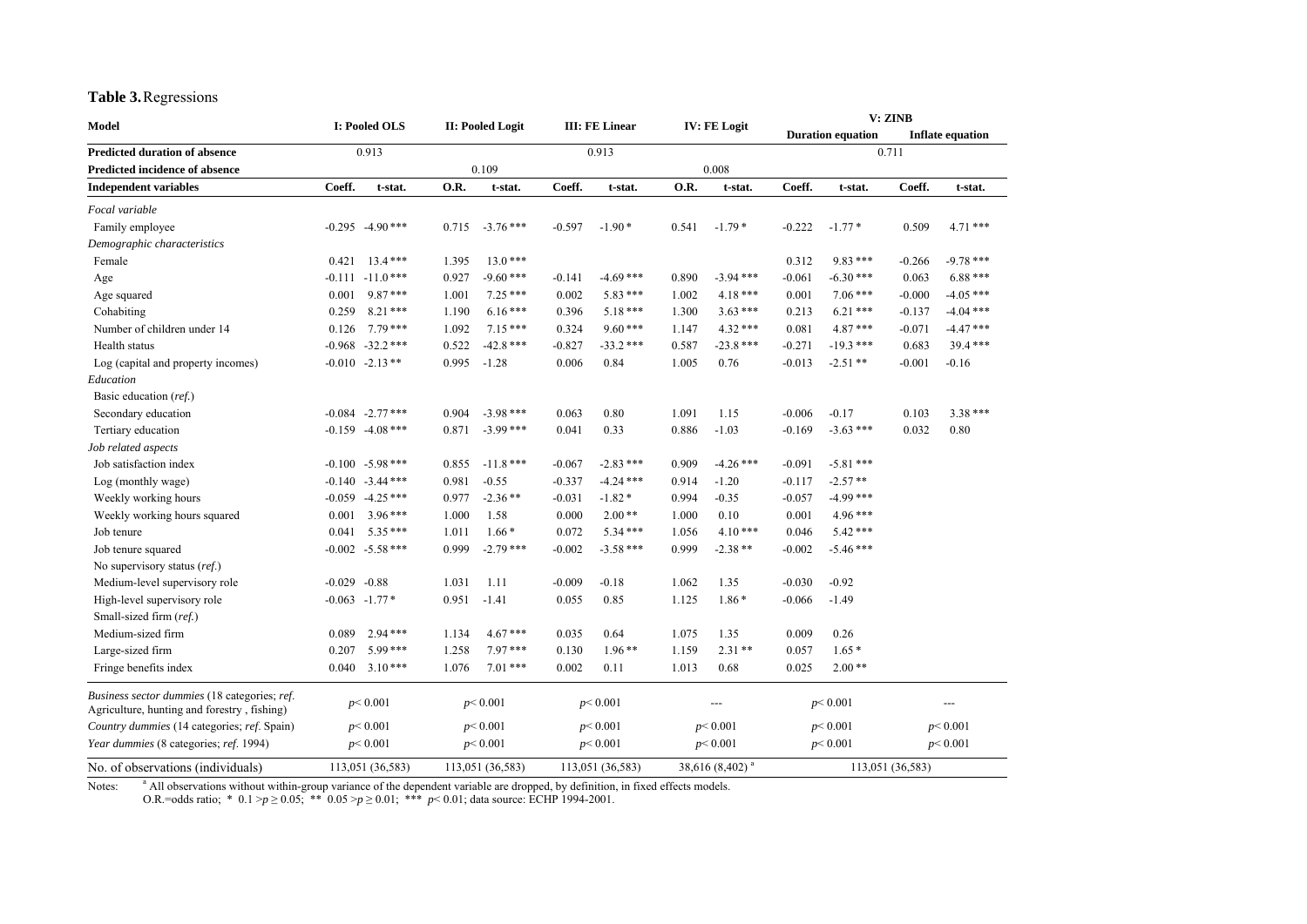#### **Appendix**

#### **Table A1**: Variable description table

| <b>Variable</b>                    | <b>Description</b>                                                                                                                                                                                                                                                                                                                                                                                                                                                                                              |  |  |  |  |  |  |  |
|------------------------------------|-----------------------------------------------------------------------------------------------------------------------------------------------------------------------------------------------------------------------------------------------------------------------------------------------------------------------------------------------------------------------------------------------------------------------------------------------------------------------------------------------------------------|--|--|--|--|--|--|--|
|                                    | <b>Dependent variables</b>                                                                                                                                                                                                                                                                                                                                                                                                                                                                                      |  |  |  |  |  |  |  |
| Duration of absence                | Number of days the individual was absent from work because of illness or other reasons<br>during the last 4 working weeks, not counting holiday weeks.                                                                                                                                                                                                                                                                                                                                                          |  |  |  |  |  |  |  |
| Incidence of absence               | Dummy equals 1 for individuals who were absent from work because of illness or other<br>reasons during the last 4 working weeks, not counting holiday weeks.                                                                                                                                                                                                                                                                                                                                                    |  |  |  |  |  |  |  |
|                                    | <b>Independent variables</b>                                                                                                                                                                                                                                                                                                                                                                                                                                                                                    |  |  |  |  |  |  |  |
| Focal variable                     |                                                                                                                                                                                                                                                                                                                                                                                                                                                                                                                 |  |  |  |  |  |  |  |
| Family employee                    | Dummy equals 1 for family employees.                                                                                                                                                                                                                                                                                                                                                                                                                                                                            |  |  |  |  |  |  |  |
| Demographic characteristics        |                                                                                                                                                                                                                                                                                                                                                                                                                                                                                                                 |  |  |  |  |  |  |  |
| Female                             | Dummy equals 1 for females. This variable is omitted in our fixed-effects regressions.                                                                                                                                                                                                                                                                                                                                                                                                                          |  |  |  |  |  |  |  |
| Age                                | Age of the individual, ranging from 18 to 65.                                                                                                                                                                                                                                                                                                                                                                                                                                                                   |  |  |  |  |  |  |  |
| Cohabiting                         | Dummy equals 1 for cohabiting individuals.                                                                                                                                                                                                                                                                                                                                                                                                                                                                      |  |  |  |  |  |  |  |
| Number of children under 14        | Number of children aged under 14 living in the household.                                                                                                                                                                                                                                                                                                                                                                                                                                                       |  |  |  |  |  |  |  |
| Health status                      | Variable ranging from 1 to 5; the scale refers to the level of health and equals 1 for<br>individuals whose health is very good and 5 for individuals whose health is very bad.                                                                                                                                                                                                                                                                                                                                 |  |  |  |  |  |  |  |
| Log (capital and property incomes) | Capital and property incomes or private transfers received during period t-1, converted<br>to average euros of 1996, being corrected by purchasing power parity (across countries)<br>and harmonised consumer price index (across time). Variable expressed in natural<br>logarithms.                                                                                                                                                                                                                           |  |  |  |  |  |  |  |
| Education                          |                                                                                                                                                                                                                                                                                                                                                                                                                                                                                                                 |  |  |  |  |  |  |  |
| Basic education                    | Dummy equals 1 for individuals with less than second stage of secondary level<br>education (ISCED 0-2).                                                                                                                                                                                                                                                                                                                                                                                                         |  |  |  |  |  |  |  |
| Secondary education                | Dummy equals 1 for individuals with second stage of secondary level education<br>(ISCED3).                                                                                                                                                                                                                                                                                                                                                                                                                      |  |  |  |  |  |  |  |
| Tertiary education                 | Dummy equals 1 for individuals with recognized third level education (ISCED 5-7).                                                                                                                                                                                                                                                                                                                                                                                                                               |  |  |  |  |  |  |  |
| Job related aspects                |                                                                                                                                                                                                                                                                                                                                                                                                                                                                                                                 |  |  |  |  |  |  |  |
| Job satisfaction index             | Variable ranging from 1 (not satisfied) to 6 (fully satisfied); the variable is calculated as<br>a mean of 7 different categorical variables capturing job satisfaction: satisfaction with<br>present job in terms of (i) earnings; (ii) job security; (iii) type of work; (iv) number of<br>working hours; (v) working times: day time, night time, shifts, etc.; (vi) working<br>conditions and environment; and (vii) distance to work and commuting. The Cronbach<br>alpha of this 7-item variable is 0.81. |  |  |  |  |  |  |  |
| Log (monthly wage)                 | Work incomes earned during the previous month of the interview, converted to average<br>$\epsilon$ of 1996, being corrected by purchasing power parity (across countries) and<br>harmonised consumer price index (across time). Variable expressed in natural<br>logarithms.                                                                                                                                                                                                                                    |  |  |  |  |  |  |  |
| Weekly working hours               | Hours of work per week, ranging from 30 to 96.                                                                                                                                                                                                                                                                                                                                                                                                                                                                  |  |  |  |  |  |  |  |
| Job tenure                         | Number of years in present job.                                                                                                                                                                                                                                                                                                                                                                                                                                                                                 |  |  |  |  |  |  |  |
| No supervisory status              | Dummy equals 1 for individuals who do not have a supervisory role.                                                                                                                                                                                                                                                                                                                                                                                                                                              |  |  |  |  |  |  |  |
| Medium-level supervisory role      | Dummy equals 1 for individuals who have a medium-level supervisory role.                                                                                                                                                                                                                                                                                                                                                                                                                                        |  |  |  |  |  |  |  |
| High-level supervisory role        | Dummy equals 1 for individuals who have a high-level supervisory role.                                                                                                                                                                                                                                                                                                                                                                                                                                          |  |  |  |  |  |  |  |
| Small-sized firm                   | Dummy equals 1 for individuals working in firms with 1-19 paid employees.                                                                                                                                                                                                                                                                                                                                                                                                                                       |  |  |  |  |  |  |  |
| Medium-sized firm                  | Dummy equals 1 for individuals working in firms with 20-99 paid employees.                                                                                                                                                                                                                                                                                                                                                                                                                                      |  |  |  |  |  |  |  |
| Large-sized firm                   | Dummy equals 1 for individuals working in firms more than 99 paid employees.                                                                                                                                                                                                                                                                                                                                                                                                                                    |  |  |  |  |  |  |  |
| Fringe benefits index              | Variable ranging from 0 to 5; the scale reports the number of fringe benefits provided by<br>the employer (free or subsidized): (i) child care or day nursery (ii) health care or medical<br>insurance; (iii) education or training; (iv) sports and leisure, holiday centre; and (v)<br>housing.                                                                                                                                                                                                               |  |  |  |  |  |  |  |
| Business sector dummies            | 18 dummies equalling 1 for individuals whose codes of main activity of the local unit of<br>the business, by means of the Nomenclature of Economic Activities (NACE-93), are the<br>following:                                                                                                                                                                                                                                                                                                                  |  |  |  |  |  |  |  |